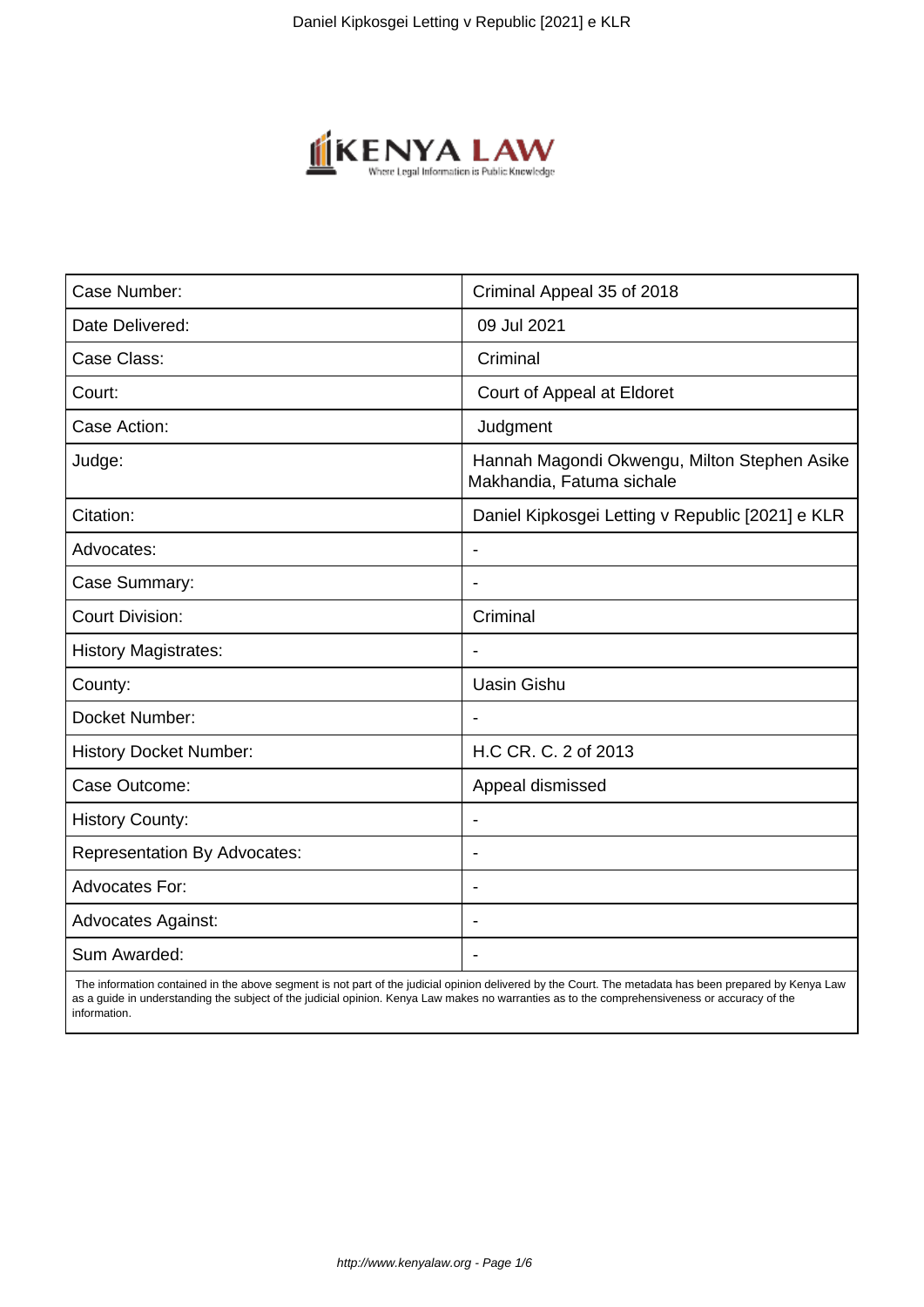Daniel Kipkosgei Letting v Republic [2021] e KLR

## **IN THE COURT OF APPEAL**

## **AT ELDORET**

## **CORAM: HANNAH OKWENGU, ASIKE-MAKHANDIA & SICHALE, JJ.A**

### **CRIMINAL APPEAL NO. 35 OF 2018**

**DANIEL KIPKOSGEI LETTING.........................................................................................................APPELLANT**

## **AND**

**REPUBLIC.............................................................................................................................................................RESPONDENT**

*(*An appeal from the conviction and sentence of the High Court (Githua,J)

dated 20<sup>th</sup> *July, 2016* in H.C CR. C. No. 2 of 2013)

**\*\*\*\*\*\*\*\*\*\*\*\*\*\*\*\*\*\*\*\*\*\*\*\*\*\*\*\*\*\*\*\*\*\*\***

## **JUDGMENT OF THE COURT**

**Daniel Kipkosgei Letting**, the appellant herein, was by way of a charge sheet dated 9<sup>th</sup> July, 2012, arraigned in Court for the offence of defilement contrary to Section 8(1) as read with Section 8 (2) of the Sexual Offences Act. The particulars of the charge were that on the 7<sup>th</sup> July, 2012 at **[Particulars Withheld] village** within **Nandi County** he unlawfully and intentionally did cause his penis to penetrate the vagina of **JC**, a girl aged 10 years. In the alternative he was charged with the offence of indecent act with a child contrary to section 11(1) of the sexual offences act. The particulars of this count are not necessary as the appellant was only convicted on the first count. The appellant pleaded not guilty to both counts.

The trial proceeded in the lower court with 5 state witnesses. **JC(PW1)** testified that she was 10 years old and was in standard two. On 7th July, 2012 she was asked by her mother to go pick vegetables from their vegetable farm with **EK** and **LC** who were her siblings. They bumped into appellant who asked her siblings to go pick sugarcane from his home which was 200 metres away from their vegetable farm. When the appellant was left alone with JC in the farm, the appellant forcefully removed her pants, and then removed his trouser and inserted his penis in her vagina. **JC's** brother **MK (PW2)** caught them in the act and he called **SK** who was not a witness from their home which was 300 metres away. She knew the appellant as **Daniel Kipkosgei** who was their neighbor. It was **JC's** evidence that the appellant had previously defiled her.

**PW2** on the other hand testified that on the material day at 4.00pm, he heard the appellant laughing loudly and on arrival at the scene he found the appellant had inserted his penis in **JC's** vagina. He raised an alarm and his brother SK came and together they took the appellant to the village elder, who instructed them to take him to **Chepsonoi police station** where he was arrested. **JC** was taken to **Kapkangani health Centre** for treatment. **PW2** knew the appellant as a neighbor.

**PC(PW3)** the mother to **JC** had on 7<sup>th</sup> July, 2012, sent **JC**, **EK**, and **LC** who are her children to collect vegetables as she went to the river to fetch water. She proceeded to the scene and found the appellant dressing up, and on examining **JC** she noticed semen in her vagina; together with the appellant, **PW2** and **SK** they escorted JC to **Kapkangani Health Centre** and thereafter proceeded to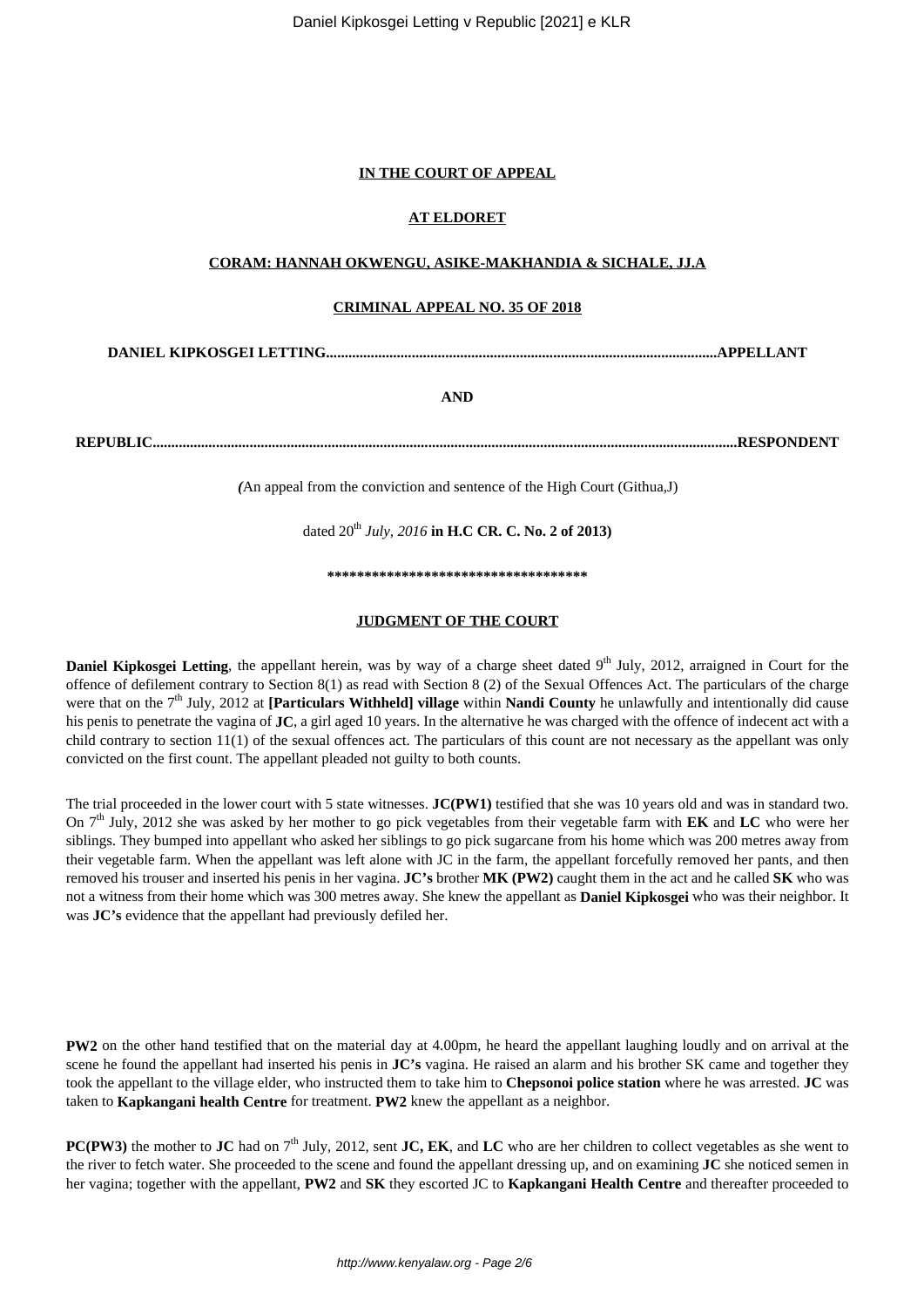**Kaimosi police station** and reported the incident whereat the appellant was arrested. **PW3** confirmed that the appellant was her neigbour.

**Josephat Imbeko (PW4)** a clinical officer, examined **JC** and found that her hymen was inflamed, and reddish and there was semen in her vagina. He concluded that she had indeed been defiled. He tendered in evidence the p3 form and the hospital treatment notes.

**Lumumba Wangila (PW5)** a police constable at Kaimosi police station received the complaint, arrested and booked the appellant in the police station for the offence of defilement. Following further investigations, he charged the appellant with the offence of defilement as already stated.

The trial Court found a prima facie case established against the appellant and put him on his defence. He opted to give unsworn evidence in which he denied committing the offences he was charged with. He explained that on the material day **PW2** owed him some money and when he demanded payment, she beat him up, tied his hands, asked **JC** to dress up and took him together with JC to **Kapkangani Health Centre** where **JC** was examined and he was tested for HIV. He was later arraigned in court for offences he knew nothing about.

In its judgment the trial court found that the prosecution had proved the case beyond reasonable doubt and convicted the appellant of the main charge of defilement contrary to section 8(1) as read with 8(2) of the sexual offences Act. There was no finding on the alternative charge. Following mitigation, in which the appellant pleaded for forgiveness, he was sentenced to life imprisonment.

Aggrieved by the decision of the trial court the appellant filed an appeal in the High Court at Eldoret on the grounds that; the learned magistrate erred in convicting him yet the charge sheet was not read to him; by relying on the P3 form which was inconsistent with the evidence of **PW2**; his evidence was not considered; the prosecution evidence was inconsistent; and that the professional expert report was incomplete.

The High Court **(Githua.J)** upon hearing the appeal in plenary delivered its judgment on the  $20<sup>th</sup>$  July, 2016, and held that the prosecution had proved the charges against the appellant beyond reasonable doubt and that the appellant was properly convicted. On appeal against the sentence, the High Court held that the appellant had been convicted with an offence of defilement whose mandatory minimum sentence was life imprisonment. She therefore did not disturb the sentence and accordingly dismissed the appeal in its entirety.

The appellant was once again aggrieved by the decision of the High Court and opted to try his luck on this second and perhaps last appeal in this Court. The appellant raised the following grounds on appeal, that the trial court erred by upholding the conviction and sentence with no clear explanation; that the P3 form was inconsistent with the evidence of the clinical officer; that the prosecution had not proved its case beyond reasonable doubt.

When the appeal on  $4<sup>th</sup>$  May, 2021, came up for hearing, the appellant appeared in person while the respondent was represented by **Mr. Rop**, learned prosecution counsel. The appellant chose to rely on his written submissions that he had filed. In those submissions the appellant submitted that the P3 form tendered in evidence was not authentic as it emanated from Kaimosi police station instead of Kapkangani police station; that the village elder was not summoned to give evidence; the evidence of the clinical officer PW4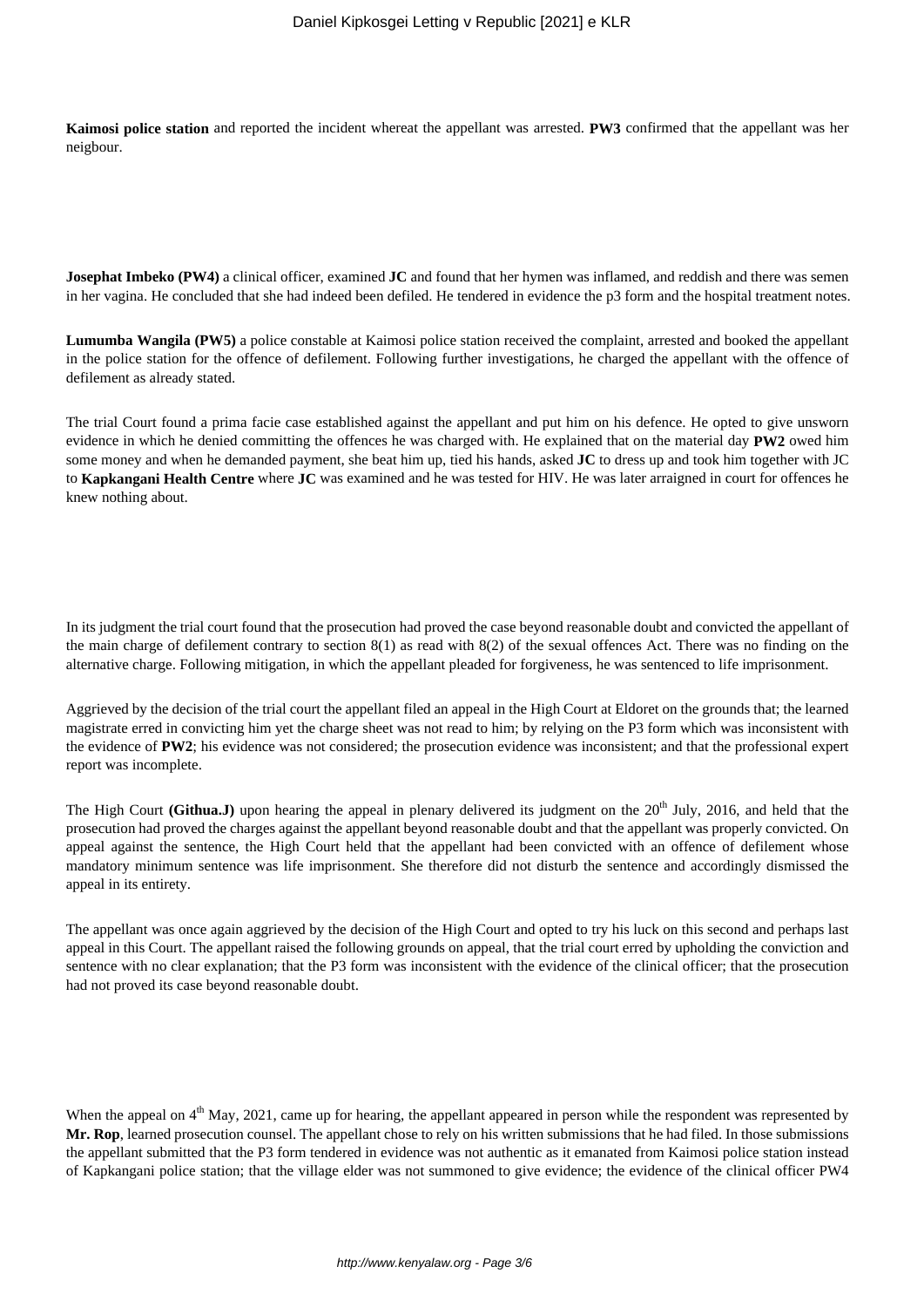was contradictory yet the court relied on it. That the sentence imposed was harsh, excessive and unconstitutional. He therefore pleaded with us to find that his conviction and sentence could not stand.

On his part **Mr. Rop** learned prosecution counsel submitted that this court should confine itself to matters of law only and not facts, and that the evidence implicated the appellant in the commission of the offence; the p3 form showed that the vagina of PW1 was inflamed, reddish and had mild laceration and a discharge; the element of penetration had been proved; that the prosecution had proved all the ingredients of the offence of defilement; the sentence imposed was legal; the age of the minor had been proved to be 10 years as at the time of the commission of the offence. We were thus urged to dismiss the appeal. In reply, the appellant urged us to reduce the sentence imposed on him.

This being a second appeal, we are enjoined by the provisions of section 361 of the Criminal Procedure Code to entertain only matters of law. In the case of *Njoroge v. Republic* [1982] KLR 388, this principle was enunciated as follows;

#### **"On a second appeal, the Court of Appeal is only concerned with points of law. On such an appeal, the court was bound by the concurrent findings of fact made by the lower courts, unless these findings were shown not to be based on evidence."**

In **Adan Muraguri Mungara v Republic, [2010] eKLR**, this Court stated the circumstances in which we may interfere with the concurrent findings of fact by the trial court and the first appellate court, as follows*:*

**"As this Court has stated many times before, it has a duty to pay homage to concurrent findings of fact made by the two courts below unless such findings are based on no evidence at all or on a perversion of the evidence, or unless on the totality of the evidence, no reasonable tribunal properly directing itself would arrive at such findings. That would mean that the decision is bad in law, thus entitling this Court to interfere."**

We have perused the record of appeal, the written submissions and the oral highlights. The issues of law that arise for determination are: whether the prosecution proved the offence charged and whether sentence imposed was unconstitutional. The issue as to as to where the P3 form emanated from is a matter of fact. Further whether or not the village elder was called to testify was neither here or there. However, we hasten to point out that the two courts below made concurrent findings that PW1 was aged 10 years old at the time of the commission of the offence, there was penetration of her genital organs and that the appellant was positively identified as the perpetrator of the crime.

In this Court the appellant has vehemently questioned those concurrent findings and maintained that the case against him was not proved as required in criminal proceedings. It thus behooves us to revisit the evidence tendered in support of the three ingredients of the offence viz; identification or recognition of the offender, penetration and age of the victim. See the case of **George Opondo Olunga v Republic c [2016] eKLR.**

PW1 identified the appellant as the person who defiled her. This evidence was corroborated in material aspects by **Pw2, Pw3** and **Pw5**; indeed **PW2** and **PW3** found the appellant at the scene of crime and in the act. Further the appellant was a neighbor well known to all the witnesses. The appellant did not dispute that fact. If anything in his defence he conceded to knowing **PW3.** Thus the identification of the appellant as the perpetrator of the crime was well established. Accordingly, the two Courts below did not err in reaching a similar conclusion that he was properly identified as the perpetrator of the offence.

With regard to the age of the complainant, the Clinical Officer who examined her estimated her on the P3 form as 10 years old. A clinic card was also tendered in evidence which indicated that she was born on  $20<sup>th</sup>$  November, 2001, thus she was 10years old as at 7<sup>th</sup> July when offence was committed. This was sufficient evidence to prove the age of the complainant as the two Courts below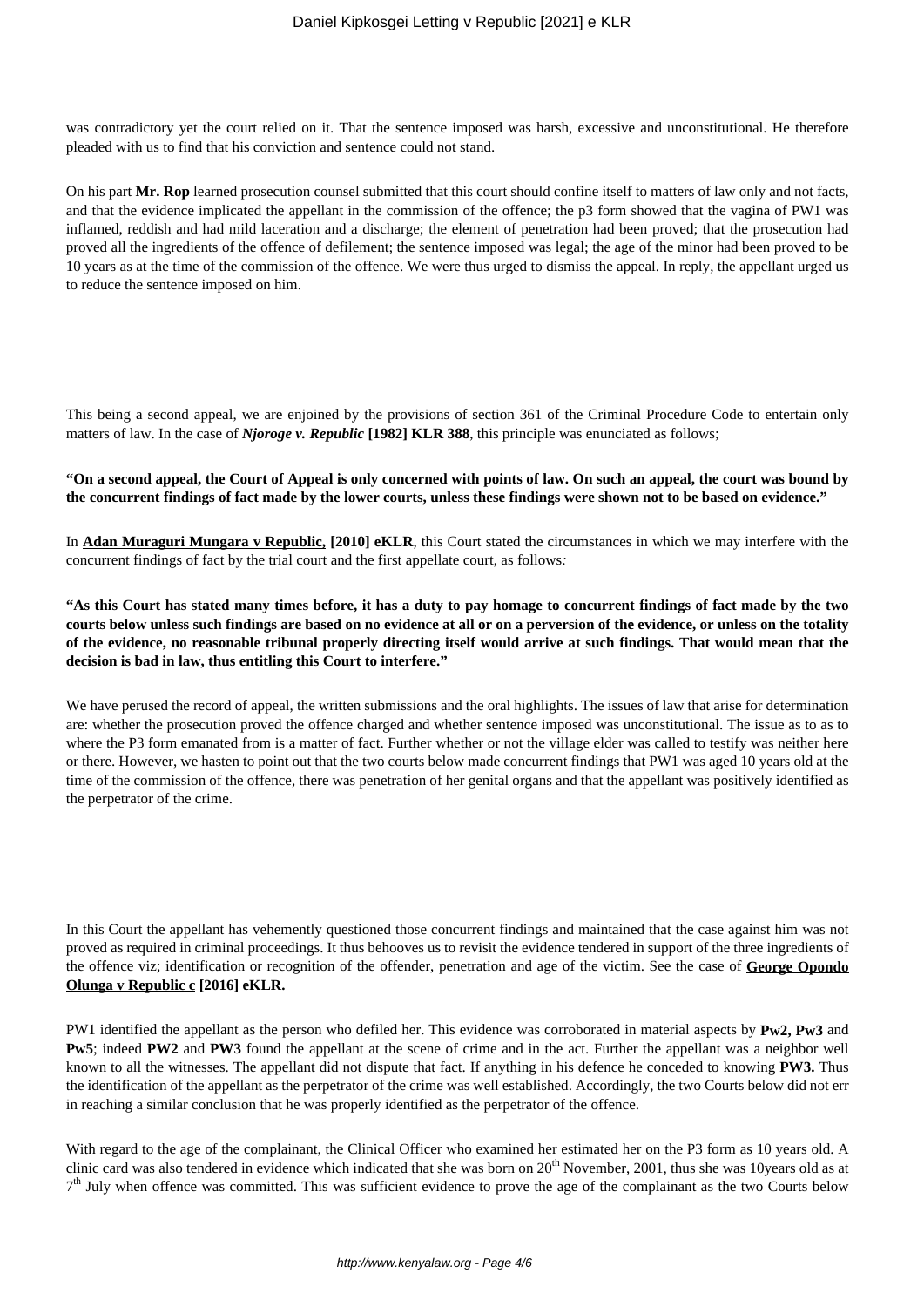correctly held.

The prosecution had further to prove penetration as an element of defilement. Section 2 of the Sexual Offences Act defines penetration as follows:

#### **"The partial or complete insertion of the genital organs of a person into the genital organs of another person."**

**PW**1 in her testimony graphically detailed how she was penetrated by the appellant. PW2 found the appellant in the act whereas **PW3** came to the scene and found the appellant dressing up after the act and immediately examined **PW1** and noticed sperms from her genital organ. **PW4** testified that there was evidence of penetration when on examination of her hymen it was found to be broken and inflamed and there was presence of semen in the complainant's vagina. The ingredients of the offence were therefore well established.

The age of **JC** was established to be 10 years which was important for purposes of sentencing. As already stated the appellant was charged with the offence of defilement and section 8(2) of the Sexual Offences Act which was the Penal section in regard to the charge provides:

*"* **A person who commits an offence of defilement with a child aged eleven years or less shall upon conviction be sentenced to imprisonment for life."**

The trial court sentenced the appellant to life imprisonment which was upheld by first appellate court. Both Courts expressed the view that, that was the only available sentence for the offence. However, the Supreme Court in *Francis Karioko Muruatetu v Republic* **[2017] eKLR**, have since held that the mandatory death sentence provided by section 204 of the penal code deprived Courts of their legitimate jurisdiction to exercise discretion not to impose the death sentence in an appropriate case. Further that a mandatory sentence failed to conform to the tenets of fair trial that accrue to the accused persons pursuant to article 25 of the Constitution. This Court in *Jared Koita Injiri v Republic* **[2019] eKLR** guided by the sentiments of the Supreme Court aforesaid observed thus with regard to mandatory minimum sentences:

### **" If the reasoning in the Supreme Court case was applied to this provision it too should be considered unconstitutional on the same basis—and set aside the sentence for life imprisonment imposed and substituted it therefore with a sentence of 30 years from the date of sentence by the trial court."**

With regard to the above, we observe that the purpose and objectives of sentencing as stated in the Judiciary Sentencing policy should be commensurate and proportionate to the crime committed and the manner in which it was committed. The sentencing should be one that meets the end of justice and ensures that the principles of proportionality, deterrence and rehabilitation are adhered to. In this regard we think that the complaint that the sentence imposed was harsh and excessive is valid though it was the only sentence available then. We are therefore inclined to interfere with it. We therefore set aside the sentence of life imprisonment imposed on the appellant. Having considered the mitigation proffered by the appellant on record the sentence that commends to us is 25 years imprisonment.

In the premises we dismiss the appeal against conviction but set aside the sentence of life imprisonment imposed on the appellant